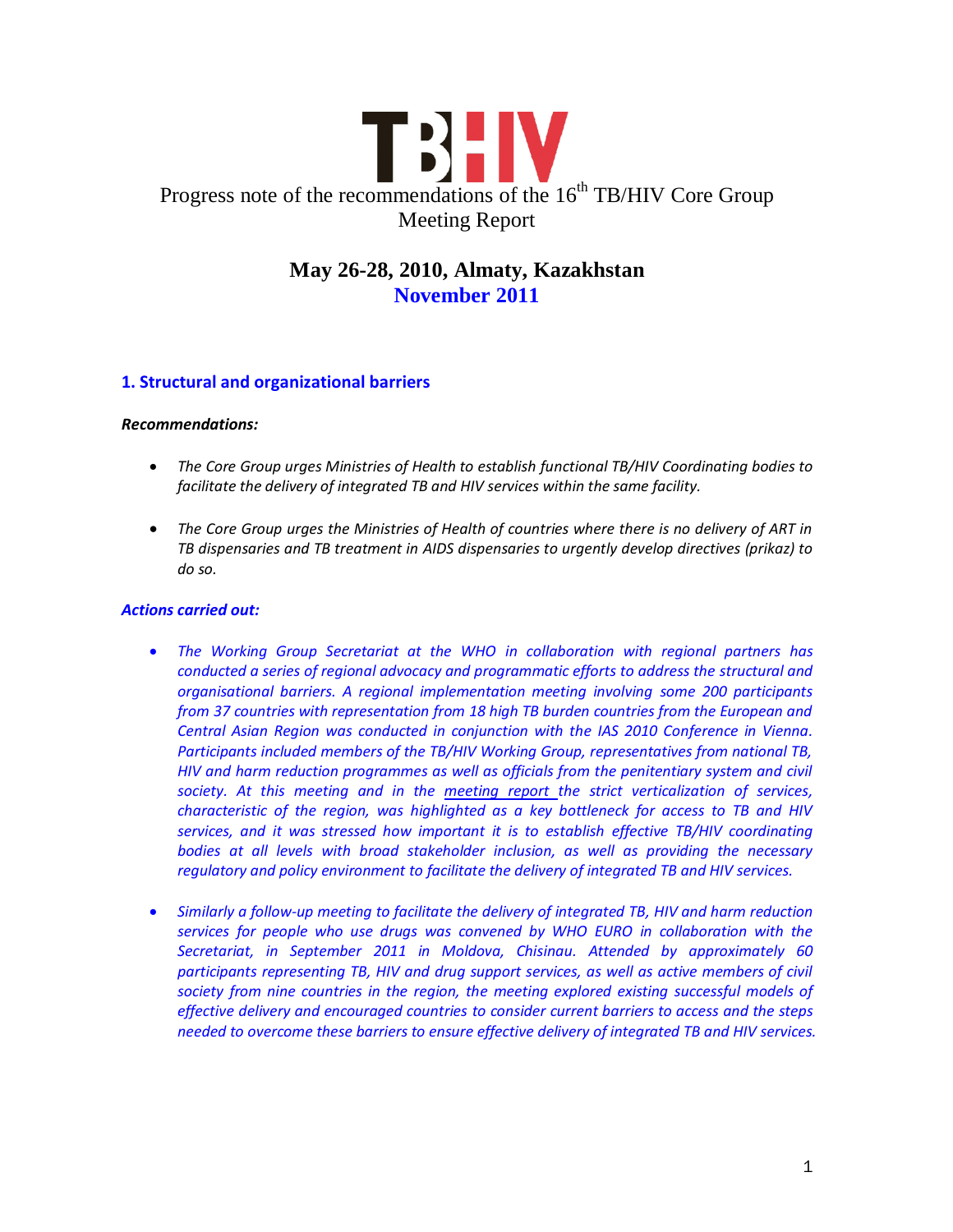# **2. Hospitalization of patients with drug susceptible TB disease**

#### *Recommendations:*

- *The Core Group expresses its serious concerns about the mandatory and routine hospitalization of all patients with drug susceptible TB disease in the region.*
- *The Core Group strongly urges the Ministries of Health of those countries where hospitalization is routinely practiced for patients with drug susceptible TB to implement ambulatory and other community based initiatives for TB treatment.*
- *The Core Group recommends that the TB/HIV Working Group Secretariat works together with all relevant global and regional stakeholders in order to discourage routine hospitalization of all TB patients and to identify and highlight other best practice options that are relevant to the regional context.*

#### *Actions carried out:*

 *At the 19th meeting of the Coordination Board of the Stop TB Partnership, held in South Africa in October 2010, the Chair and Secretariat of the TB/HIV Working Group raised the issue of mandatory hospitalization as a serious barrier for the scaling up of collaborative TB/HIV activities in the region and requested the Board to issue a statement of concern. As a result in the Coordinating Board acknowledged the challenges posed by compulsory hospitalization for drug sensitive TB in limiting the regional TB/HIV response of Eastern Europe and Central Asia and encouraged WHO HQ and EURO to work closely with Ministries of Health in order to address the issue. This was subsequently recognised as a system weakness in the WHO European office's "Roadmap to prevent and combat drug-resistant TB. The WHO EURO will undergo cost-effectiveness studies of various models in the region and the best funding mechanisms will be defined for efficient TB prevention and control.*

### **3. Lack of access for people who use drugs:**

#### *Recommendations:*

- *The Core Group expresses its concerns about the lack of political commitment to expand evidence based harm reduction services, which include TB and HIV prevention, diagnosis and treatment services to people living with or at risk of HIV in the region, in particular people who use or inject drugs.*
- *The Core Group calls upon all authorities of the Ministries of Health and Justice in the countries to ensure the access of evidence based harm reduction services including TB prevention, diagnosis and treatment services for people living with or at risk of HIV, particularly people who use or inject drugs*
- *The Core Group urges the Secretariat of the TB/HIV Working Group to work with WHO European and country offices, UNODC, UNAIDS and other regional stakeholders including civil society organizations in order to document best regional experiences and replicate them into other countries.*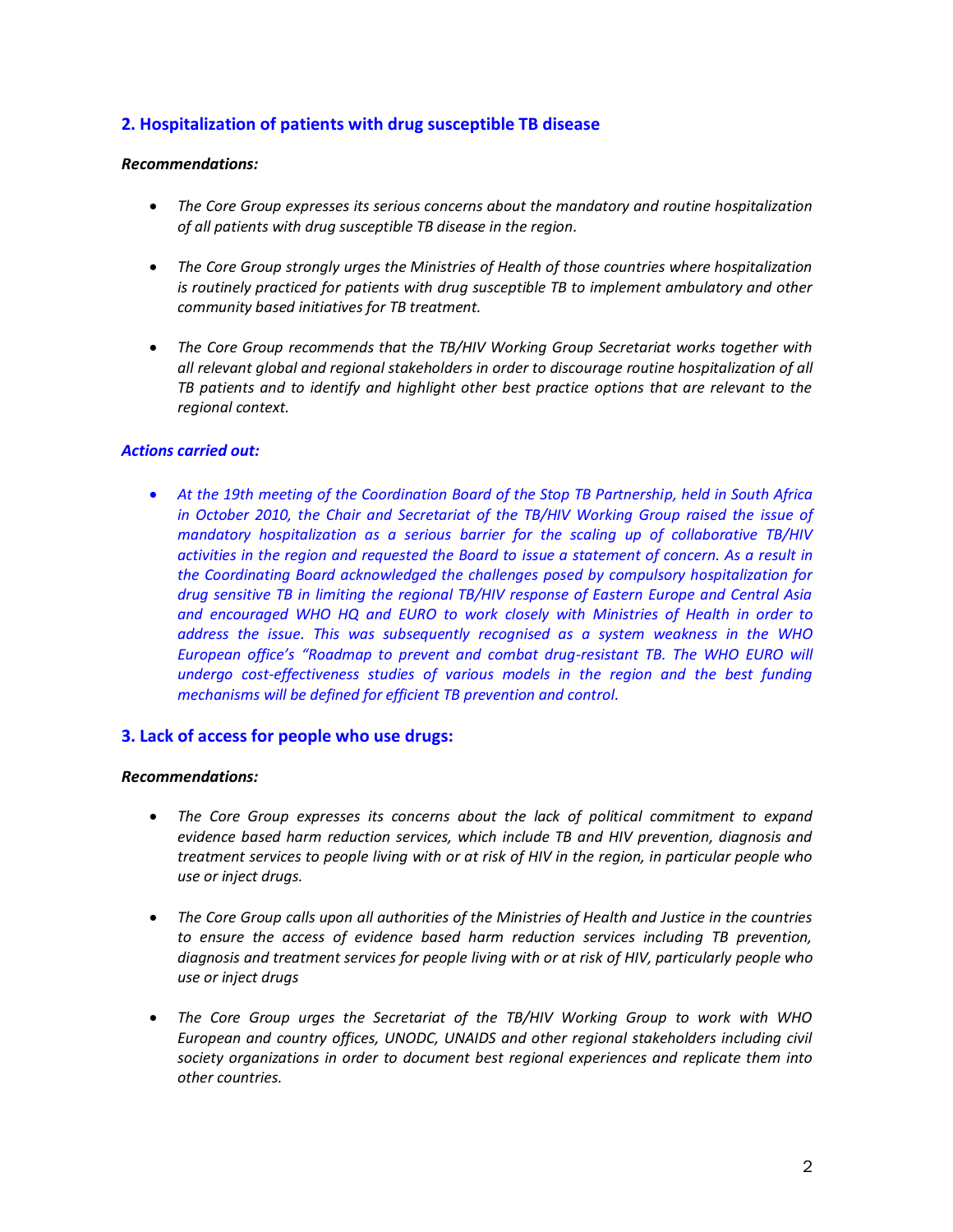- *In June 2010 a workshop was held in Liverpool to build the capacity of networks of people who use drugs and those involved in harm reduction and drug use support to advocate for integrated TB/HIV services, which included participants from Eastern Europe.*
- *The Secretariat of the TB/HIV Working Group commissioned an documentation of experiences of the provision of collaborative TB/HIV activities for drug users in Brazil, India, Ukraine and Zanzibar. The study assesses the service delivery according to the recommendations set out in the guidelines and has been broadly distributed to HIV and TB stakeholders and related networks as part of HIV in Practice publication.*
- *National health authorities were urged to implement and scale-up a comprehensive package of nine interventions for harm reduction, preferably using a "one-stop service" or integrated service in the Regional TB/HIV meeting in July 2010.*
- *The WHO European office commissioned a report that was published at the end of 2010 [Building integrated care services for injection drug users](http://www.euro.who.int/__data/assets/pdf_file/0016/130651/e94651.pdf) which documents in more detail the various models available in the Ukraine of integrated care, which includes TB prevention, care and support.*
- *The meeting convened in the Republic of Moldova in September 2011 documented best practices of integrated care in Armenia, Azerbaijan, Belarus, Georgia, Kazakhstan, Kyrgyzstan, Republic of Moldova, Tajikistan and Ukraine, and helped to develop country specific operational guidance on integration of these services. The compendium of best practice is currently in the process of being completed.*
- *UNODC conducted reviews of the changes in drug use, drug user behaviour and the states' response to the social and medical co-morbidities of these populations from 2001-2010 for Kazakhstan, Kyrgyzstan and Uzbekistan. In addition, further field studies will be conducted in each of the project countries between December 2011-December 2012 to assess the current access to health and social protection services including TB prevention, diagnosis and treatment for these key populations.*
- *UNODC will also be providing technical support to the CCM of Kazakhstan to include issues of integration of TB/HIV/drug dependence prevention and treatment services for people who use drugs (particularly IDUs) and prisoners into GF Round 11 proposal of the TB component.*
- *An advocacy guide for TB services among people who use drugs was developed by the International Network of People who Use Drugs (INPUD) with the support of the TB/HIV Working Group Secretariat, UNAIDS and WHO/EURO. The advocacy guide, which was developed through a consultative stakeholder process with experts on HIV and TB, activists and drug use networks, is currently in the final phase of development and will be translated in Russian to make it available to the active and affected communities within the region.*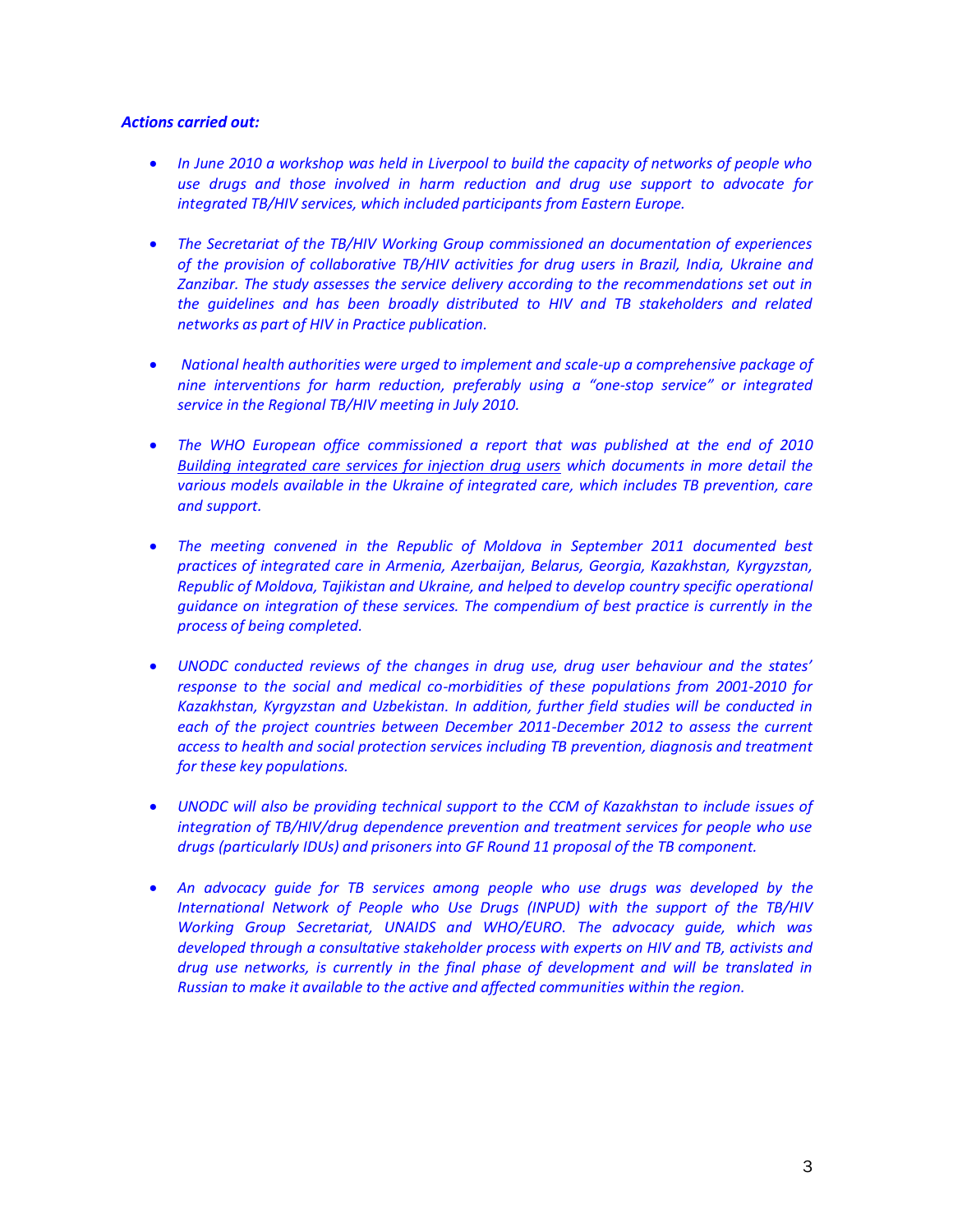# **4. Lack of services for prisoners and migrant populations**

#### *Recommendations:*

- *The Core Group reiterates that the TB and HIV epidemic in the region can not be addressed without high quality prison health services that are well coordinated with an equivalent or superior quality to public health services.*
- *The Core Group strongly promotes the recognition of the basic rights of prisoners and migrant population to access evidence-based integrated TB and HIV interventions.*
- *The Core Group recommends WHO, UNODC and other regional partners working on TB and HIV in the region need to specifically encompass quality TB service delivery as part of their core functions for prisoners and migrant population.*
- *The Core Group urges governments and health authorities in the region to establish formalized coordination between prison health services and Ministries of Health to provide quality patient centered TB and HIV services. At the minimum a division of labour between Ministries of Health and Prison Authorities (e.g. Ministries of Justice) needs to be developed, preferably through a government directive (prikaz).*

- *Prisons were high on the agenda at the Working Group meeting held in Vienna in July 2010, where delegates responsible for the penitentiary system in Eastern European and Central Asian countries also attended. A special breakout group was convened to focus on the barriers and actions needed to increase access to equitable access to infection control, prevention, treatment and care in prisons. Key recommendations coming from the meeting included the need for the responsibility of prison health to be handed over from the penitentiary system to the Ministry of health or at least for a strong mechanism of coordination to be established. Furthermore, penitentiary health authorities were urged to improve referral from penitentiary to civil health systems in order to ensure continuity of care, and it was recommended that ministries of justice undergo comprehensive penal reform to reduce overcrowding and improve conditions.*
- *The formation of the Stop TB Partnership Taskforce on TB and Human Rights, whose [first](http://www.stoptb.org/assets/documents/global/hrtf/Report%20on%201st%20TB%20and%20HR%20Task%20Force%20Meeting.pdf)  [meeting](http://www.stoptb.org/assets/documents/global/hrtf/Report%20on%201st%20TB%20and%20HR%20Task%20Force%20Meeting.pdf) was held in November 2010 included representation from the Office for the High Commissioner for Human Rights and other key human rights and prison stakeholders. The secretariat and UNAIDS ensured that TB/HIV in prisons were a key issue of focus at the first meeting and it was recommended that the task force tap into the expertise and resources of a number of key human rights mechanisms involved in prisons.*
- *As mentioned above, UNODC is currently assessing the access to healthcare services for detainees which will serve as a baseline to measure future progress.*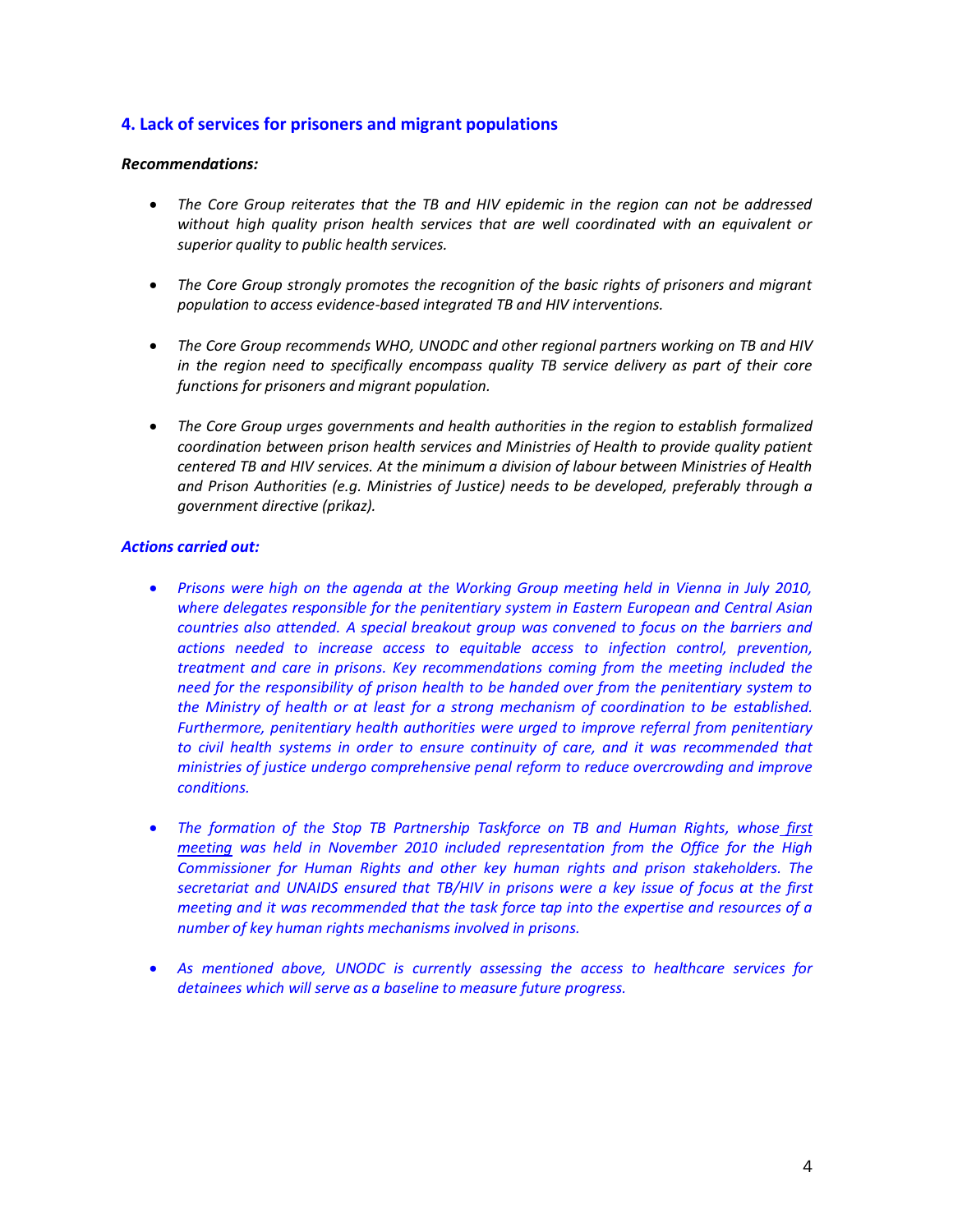# **5. Convergence of drug resistant TB with HIV and diagnostic expansion**

#### *Recommendations:*

- *The Core Group urges Ministries of Health authorities in the region to take leadership to scale up the programmatic management of drug resistant TB including massive expansion of novel molecular TB diagnostics as a matter of urgency.*
- *The Core Group recommends that the Secretariat collate best practice examples of managing drug resistant TB and HIV from the region and share with a wider audience in the region through its routine communication outlets.*

### *Actions carried out:*

- *In Vienna in July 2010 TB programmes were urged to scale-up the use of rapid diagnostics for drug susceptible and drug resistant TB as well as treatment of MDR-TB. A further recommendation was for TB programmes to incorporate HIV testing in ant-TB drug resistance surveillance to evaluate the relationship between HIV and drug resistant TB and to improve the management of patients through early detection of drug resistant TB among people living with HIV.*
- *In December 2010, WHO released its recommendations on Xpert MTB/RIF. A key recommendation was that Xpert MTB/RIF should be used as the initial diagnostic test in individuals suspected of MDR-TB or HIV/TB. Evidence from role out of this new technology in relation to people living with HIV is being monitored.*
- *The Road map and action plan to prevent and combat drug resistant TB in the European Region was released in October 2011. Developed by WHO/Europe through a process of broad stakeholder consultation, a key component of the Road map is to scale-up access to testing for resistance to first and second-line anti-TB drugs and to HIV testing among TB Patients.*

### **6. IPT implementation and drug resistance in the region**

#### *Recommendations:*

- *The Core Group urges scaling up of the provision of IPT in all AIDS dispensaries as a core HIV care intervention in line with internationally recommended evidence based policies.*
- *The Core Group urge Ministries of Health authorities to ensure the availability of INH in AIDS dispensaries as part of HIV care intervention for example by establishing directives (prikaz).*

#### *Actions carried out:*

 *One of the key recommendations from the European regional meeting in Vienna in July 2010, focused on the Three I's for HIV/TB, encouraging health workers to rule out TB using the four symptom-based algorithm and, once active TB is ruled out to prescribe isoniazid preventive therapy. At this meeting the latest evidence was also presented on the effectiveness of Isoniazid preventive therapy in a context of high drug resistance. The meeting report further stressed the urgent need for HIV/AIDS, harm reduction programmes and penitentiary health authorities to*